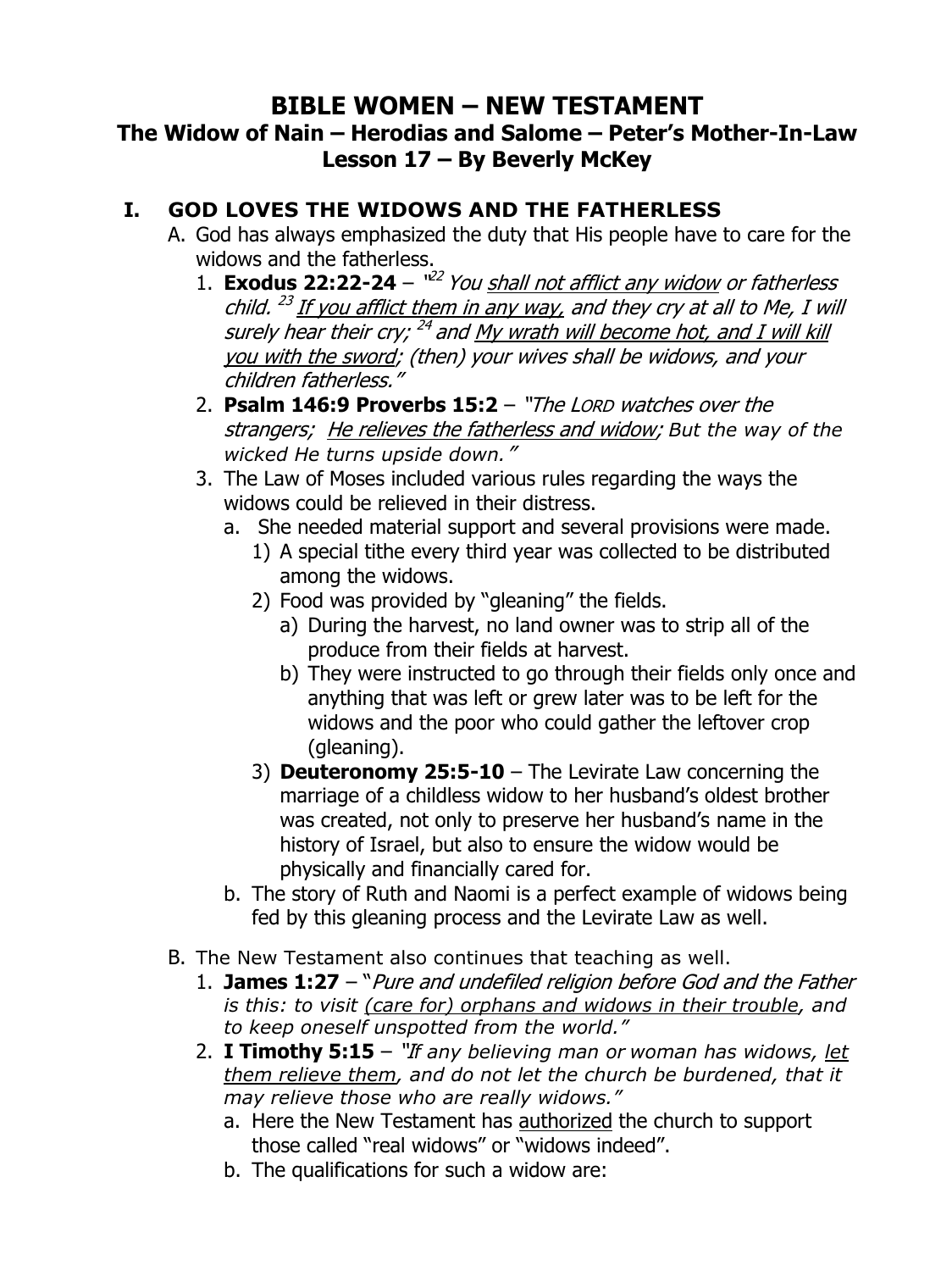- 1) She must not be under the age of sixty years. The younger widows have more options than the older widows do. **I Timothy 5:9a**
- 2) She must have been the wife of only one man. **Vs 9b**
- 3) She must be well known for her good works. **Vs 10**
- 4) She must have brought up children. **Vs. 10**
- 5) She must be known for offering hospitality in her home to strangers. **Vs. 10**
- 6) She must be known for ministering to the saints (fellow Christians). **Vs. 10**
- 7) She must work at relieving the afflicted (sick). **Vs. 10**
- 8) She must have diligently been involved in many good works. **Vs. 10**

#### **II. THE WIDOW OF NAIN**

A. The account of the Widow of Nain shows that Jesus, who was equal with God, (**John 5:18)** also knew that widows needed special care.

**Luke 7:11-17** – " *<sup>11</sup> Now it happened, the day after, that He went into a city called Nain; and many of His disciples went with Him, and a large crowd. <sup>12</sup> And when He came near the gate of the city, behold, a dead man was being carried out, the only son of his mother; and she was a widow. And a large crowd from the city was with her. <sup>13</sup> When the Lord saw her, He had compassion on her and said to her, "Do not weep." <sup>14</sup> Then He came and touched the open coffin, and those who carried him stood still. And He said, "Young man, I say to you, arise." <sup>15</sup> So he who was dead sat up and began to speak. And He presented him to his mother. <sup>16</sup> Then fear came upon all, and they glorified God, saying, "A great prophet has risen up among us"; and, "God has visited His people." <sup>17</sup> And this report about Him went throughout all Judea and all the surrounding region."*

- 1. This event is a continuation of the women whose lives were changed profoundly by an encounter with Jesus", which was begun in our lesson last week.
- 2. During this time, Jesus was traveling from town to town in the area of Galilee preaching to large multitudes, along with His twelve special disciples.
- 3. On this day as they were approaching the city of Nain, which was located about twenty-five miles southwest of Capernaum.
	- a. This distance is a good day's journey, so it would be nearly dusk when they arrived.
	- b. Dusk is also a common time for Jewish funerals.
- 4. As Jesus got nearer Nain, He could hear the loud mourning of a funeral processing coming toward Him.
	- a. Accompanying the body to the burial place was considered a "good work" that faithful Jews could not neglect.
	- b. The body was carried on a flat frame of wood with handles on the end which would rest upon the shoulders of the men carrying the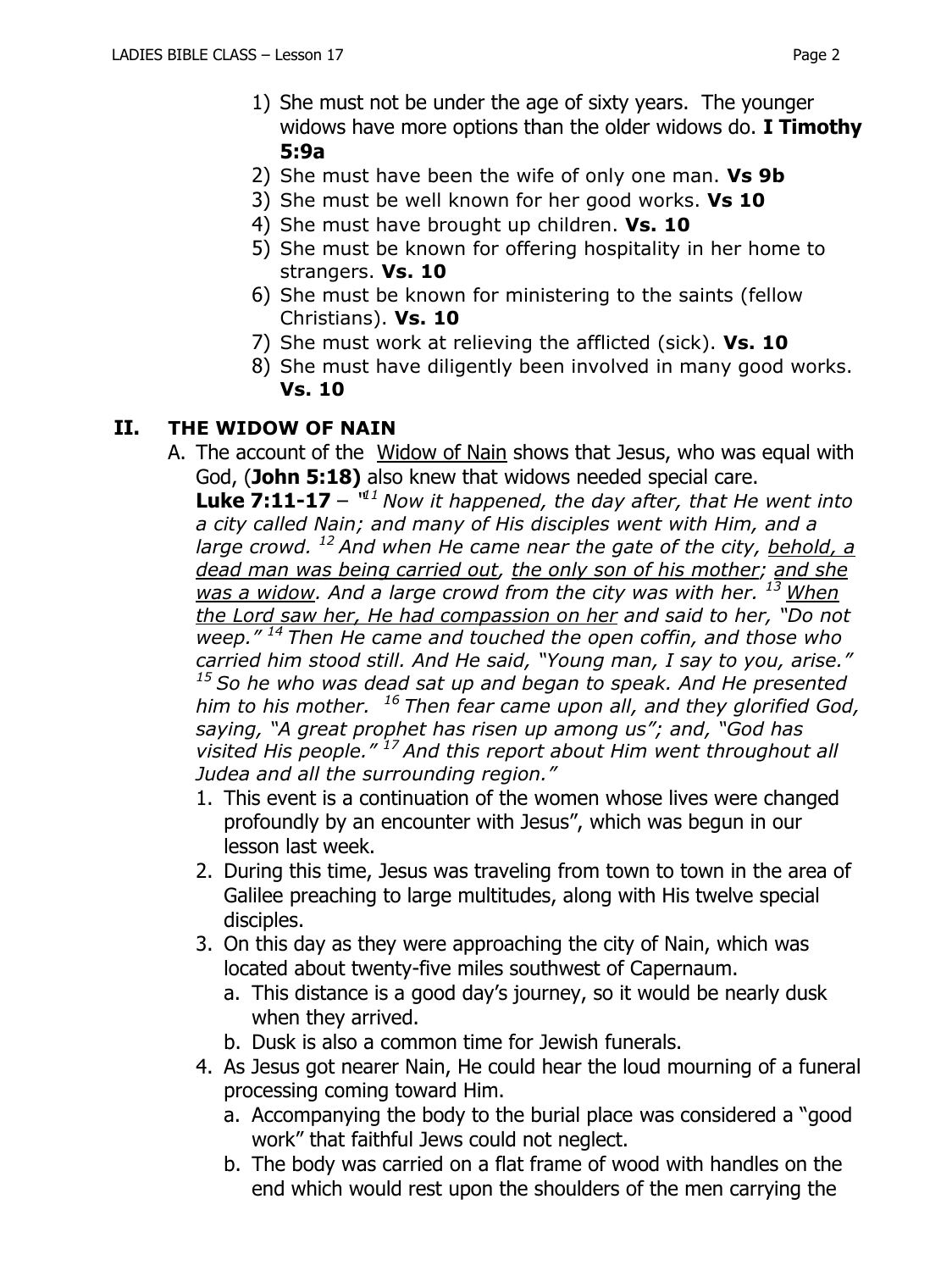body. It was considered a honor and a privilege by the men to carried it.

- c. The body would be wrapped in a burial shroud with the face exposed inside an open wooden coffin.
- d. In the USA when we are traveling in our cars and we meet a caravan of cars with their lights on, we know it is a funeral procession on the way to a cemetery. To show our respect, we pull our car over until the procession passes.
- e. Among the Jews, when meeting a funeral procession one would turn around and join the procession to the burial place.
- f. It is likely that this is what Jesus did when he met the funeral procession.
- 5. Jesus knew, without being told, that this woman was a widow, and now her only child (a son) was dead too.
	- a. **Luke 7:13** "When the Lord saw her, He had compassion on her and said to her, 'Do not weep."
	- b. Jesus touched the open coffin.
	- c. Those who carried the body stood still and Jesus said, "Young man, I say to you, arise." **Vs. 14**
	- d. In this Jewish culture a "young man" could be anywhere between twenty years and forty years old.
	- e. The one who was dead sat up and began to speak.
	- f. Jesus presented the young man alive to his mother.
	- g. Fear came upon all of the people in the procession and they glorified God.
		- 1) They proclaimed that "God has visited His people." **Vs. 16**
		- 2) This report went throughout all Judea and all the surrounding region.
		- 3) Jesus had achieved His most important mission, which was to convince them that He was sent by God, and in doing so, they would turn return to God.
- B. Wouldn't you love to have seen the face of the widow when her son sat up and spoke?
	- 1. Jesus, in His compassion, had restored her only child.
	- 2. As a widow already, with the death of her only child, she had no means of supporting herself.
	- 3. However, I am sure that this was not the first thought she had when seeing her son alive.
	- 4. It was just too good to be true! He really was alive!
	- 5. I am sure she would have gladly given her own life to save her son's life.
	- 6. Was it coincidence that Jesus just happened to be on the road at that specific time? Maybe not.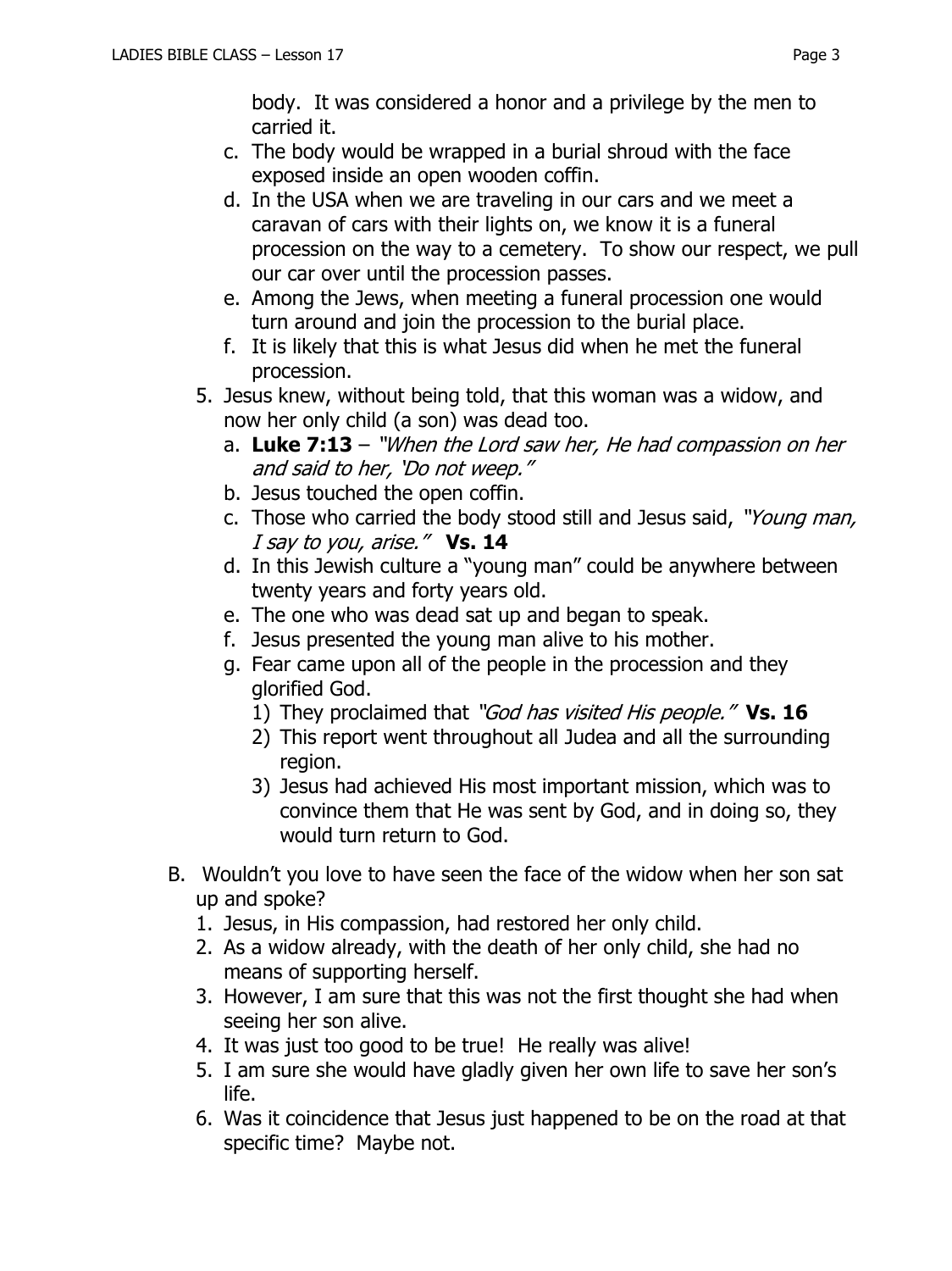- C. There are some specific lessons we can learn and put into practice from this event
	- 1. When Jesus saw her "He had compassion on her." Many of the miracles Jesus did were done out of compassion.
		- a. **Matthew 9:35-36** '<sup>35</sup> Then Jesus went about all the cities and villages, teaching in their synagogues, preaching the gospel of the kingdom, and healing every sickness and every disease among the people. <sup>36</sup> But when He saw the multitudes, <u>He was moved with</u> compassion for them, because they were weary and scattered, like sheep having no shepherd."
		- b. **Matthew 14:13-14** "When Jesus heard it (that John, the Baptizer, was dead), He departed from there by boat to a deserted place by Himself. But when the multitudes heard it, they followed Him on foot from the cities. <sup>14</sup> And when Jesus went out He saw a great multitude; and He was moved with compassion for them, and healed their sick." Following this passage, Jesus fed over fivethousand people with two fish and five small loaves of bread.
		- c. **Matthew 15:32** "Now Jesus called His disciples to Himself and said, "I have compassion on the multitude, because they have now continued with Me three days and have nothing to eat. And I do not want to send them away hungry, lest they faint on the way." **\***(Following this passage, Jesus fed over four-thousand
	- 2. Jesus taught that God's people should have compassion for one another.
		- a. **Matthew 18:21-35** is the parable of the "Unforgiving Servant"
			- 1) It is the story of a king who had a servant that owed him money.
			- 2) One owed ten thousand talents.
				- a) One talent was worth 6,000 days of work in the first century.
				- b) Ten thousand talents was worth 60,000,000 days of work (more than 164,000 years of salary).
				- c) The people Jesus spoke to knew this was an outrageous amount of money.
				- d) The master forgave the servant this enormous debt.
			- 3) Then the servant who was forgiven the debt went to another servant who owed him 100 denarii, which was equal to 100 days of work (just over three months).
				- a) The fellow servant was unable to pay the debt.
				- b) The forgiven servant had him thrown into prison until he could pay.
			- 4) When the master learned that the servant he had forgiven was treating his fellow servant so severely, he was very angry.
				- a) He went to the servant and said, "You wicked servant! I forgave you all that debt because you begged me. Should you not also have had compassion on your fellow servant?"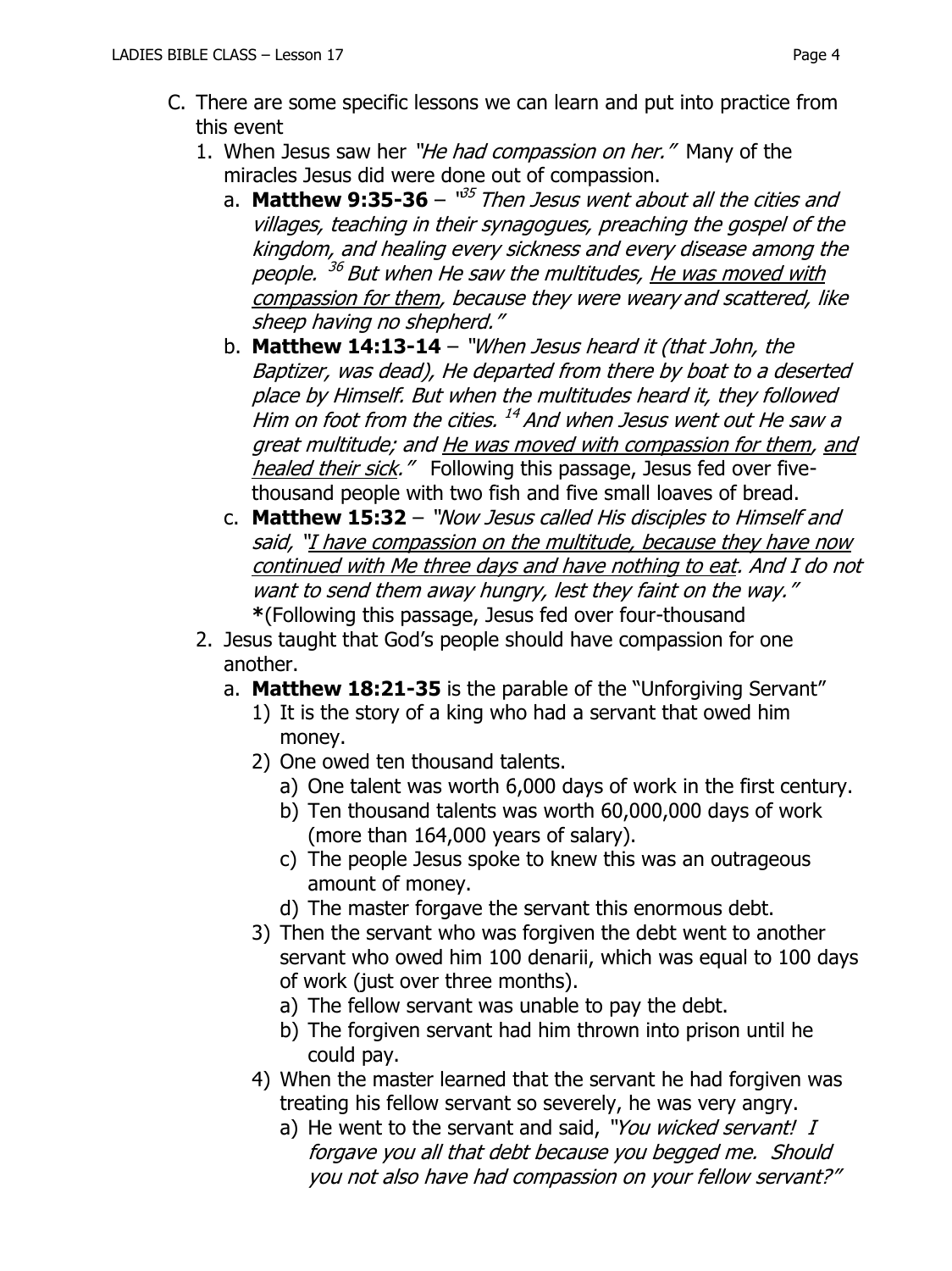- c) **I Peter 3:8**  $^{\circ}$  Finally, all of you be of one mind, having compassion for one another; love as brothers, be tenderhearted, be courteous; <sup>9</sup> not returning evil for evil or reviling for reviling, but on the contrary blessing, knowing that you were called to this, that you may inherit a blessing.  $^\mathrm{10}$  For "He who would love life and see good days, Let him refrain his tongue from evil, And his lips from speaking <u>deceit</u>. <sup>11</sup> Let him <u>turn away from evil and do good</u>; Let him <u>seek peace and pursue it</u>.  $\ ^{12}$  For the eyes of the Lorp are on the righteous, and His ears are open to their prayers; but the face of the LORD is against those who do evil."
- b. Jesus is the example all Christians should measure our lives against.
	- 1) We cannot justify our own actions by comparing ourselves to other Christians.
	- 2) Jesus is the one we must strive to imitate.
	- 3) His example calls for us to be compassionate, especially toward our brothers and sisters in Christ.
	- 4) His example also calls for us to actively seek ways we can relieve the needs of widows and orphans.

## **III. Herodias and Salome**

- A. A historical account of Herodias by Josephus, a first century historian**:**
	- 1. Herodias was the granddaughter of Herod the Great (the ruler of Galilee when Jesus was born).
	- 2. Herodias was married to Herod Philip, the son of Herod the Great and also the uncle of Herodias. He was considered a king as well.
	- 3. Herodias and Herod Philip had a daughter named Salome.
	- 4. She left her husband to marry his half-brother Herod Antipas, also known as Herod the Tetrarch, who was also her uncle.
	- 5. Her marriage to Herod Antipas was not only considered adulterous by the Mosaic law, but it was also considered incestuous.
- B. A historical account of Herod, the Tetrarch (Herod Antipas)
	- 1. Herod Antipas' first wife was the daughter of Aretas, the king of a neighboring Arab country.
	- 2. Once on a visit to Rome, Herod Antipas stayed in the home of his halfbrother Herod Philip.
	- 3. While he was there, he fell in love with his half-brother's wife, Herodias, whose brother was Agrippa the Great.
	- 4. Herod Antipas and Herodias made plans for her to go to him when he returned to Galilee from Rome, after he divorced his wife.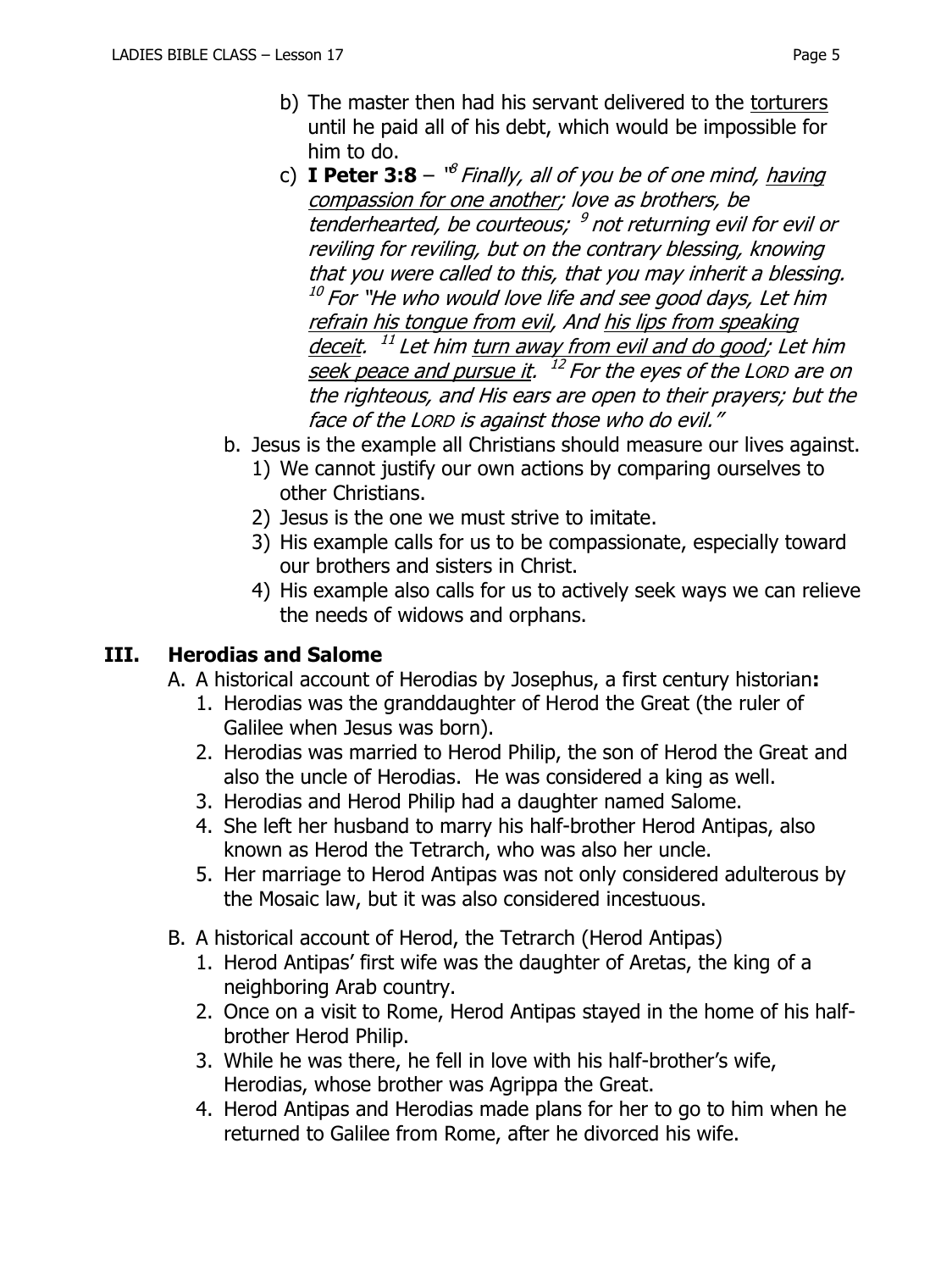- 6. Herod's wife, pretending not to know his plans, asked him to send her to a city on the border between Herod's territory and the territory of her father.
- 7. Herod sent her there thinking that she did not know of his plans.
- 8. Herod's wife had previously sent a message to the city, which was under her father's control, and all preparations had been made for her escape to her father.
- 9. She told her father of her Herod's betrayal by making plans to divorce her and marry another woman.
- 10. This enraged her father and since he had already quarreled with Herod about some of their boundary lines, he raised an army and prepared for war.
- 11. Herod's army was eventually defeated and many Jews considered that his destruction was from God as punishment for his execution of John the Baptizer.
- C. The New Testament account of Herod, Herodias and Herodias' daughter. **Matthew 14:1-12 and Mark 6:**
	- 1. Herod Antipas was half Jewish, but he had been raised among Gentiles in Rome and was an evil man.
	- 2. He hated John, the Baptizer, because he publicly denounced Herod for marrying his brother's wife, who was also his niece (according to Josephus). **Mark 6:18-29**
		- a. Herod wanted to put John to death, but he feared the Jews because they considered him a prophet.
		- b. In order to quiet John's voice among the people, Herod put John in prison.
	- 3. When Herod's birthday was celebrated, the daughter of Herodias danced before them and pleased Herod so much that he promised to give her anything she asked, up to half of his kingdom. **Mark 6:22**
		- a. The daughter of Herodias is not named in the scriptures.
		- b. It is the historian, Josephus, who identifies her as Salome.
		- c. It may be that Herodias and Salome planned these events, knowing Herod's lustful lifestyle.
	- 4. Salome went to her mother and asked, "What shall I ask?", and Herodias being evil, selfish and cruel instructed her to ask for the head of John the Baptizer on a platter.
		- a. Even as evil as Herod was, he was very sorry that she had asked for John's death.
		- b. However, because everyone had witnessed his promise, he would not refuse her and he immediately sent an executioner to carry out the deed.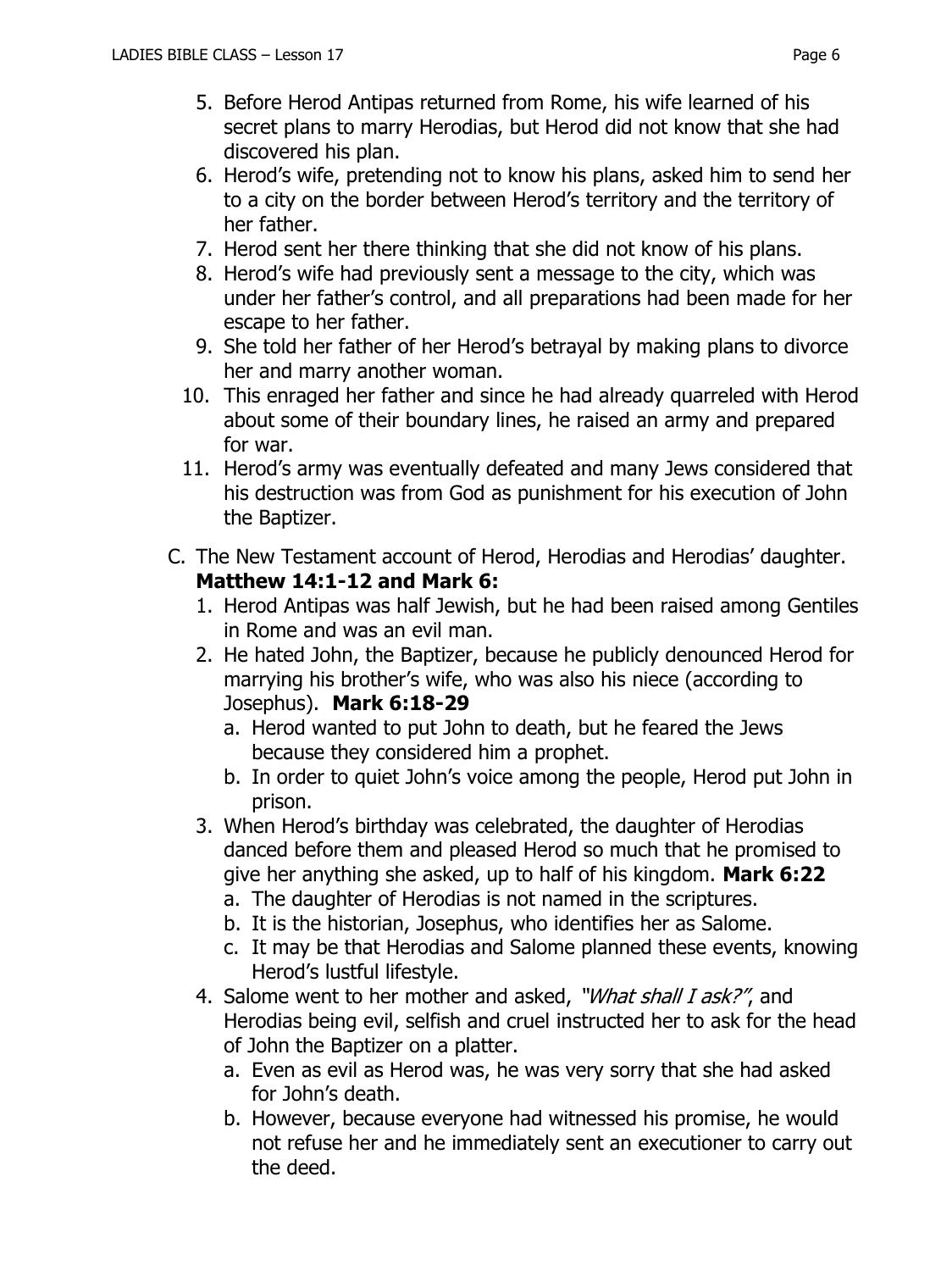- c. When the head of John was brought in on a platter and given to Salome, she gave it to her mother.
- D. It is difficult to imagine a mind so corrupt that it can conceive of such evil plans.
	- 1. Herodias simply wanted revenge because John had criticized her publicly.
		- a. She never considered that his charge against her and Herod was justified, according to God.
		- b. It is doubtful that anyone like Herodias could even believe in God; but then she was the daughter of an idolatrous Arab king.
		- c. She valued vengeance above gold, silver, precious gems or land, since Salome could easily have asked for material wealth.
		- d. **Romans 12:19**  "Beloved, do not avenge yourselves, but rather give place to wrath; for it is written, "Vengeance is Mine, I will repay," says the Lord."
		- e. It is God who will execute judgment upon the evil of this world; we cannot take that responsibility upon ourselves.
	- 2. While Salome was young, she was grown according to the standards of age at that time, since she married soon after these events, although it did not last.
		- a. Why did she ask her mother what she should ask for? Apparently, she was very much under the influence of her evil mother.
		- b. Even so, she could have refused to take her mother's disgusting advice.
		- c. Obviously, she had the same vengeful attitude that her mother had, so she was willing to help her mother take revenge against John.
	- 3. Herod and Herodias were very much like Ahab and Jezebel.
		- a. Both Herod and Ahab were evil, but their wives were even more evil.
		- b. Jezebel hated Elijah just as Herodias hated John, the Baptizer, who was often believed have the "spirit of Elijah".
		- c. They both sought to kill the object of their hatred.
		- d. Just as Jezebel was the downfall of Ahab, so was Herodias the ruin of Herod.
			- 1) The marriage of Herod and Herodias was adulterous and incestuous and shameful in the eyes of the people Herod ruled over.
			- 2) Herodias left her position as "Queen" when she was married to Herod Phillip and her position as wife of a "tetrarch" was far less socially powerful.
			- 3) Herodias was the sister of Agrippa, who was also a king and she was jealous that her brother was king and her husband was not.
			- 4) She prodded Herod to demand of the Roman Emperor, Caligula, that his title be advanced to "king".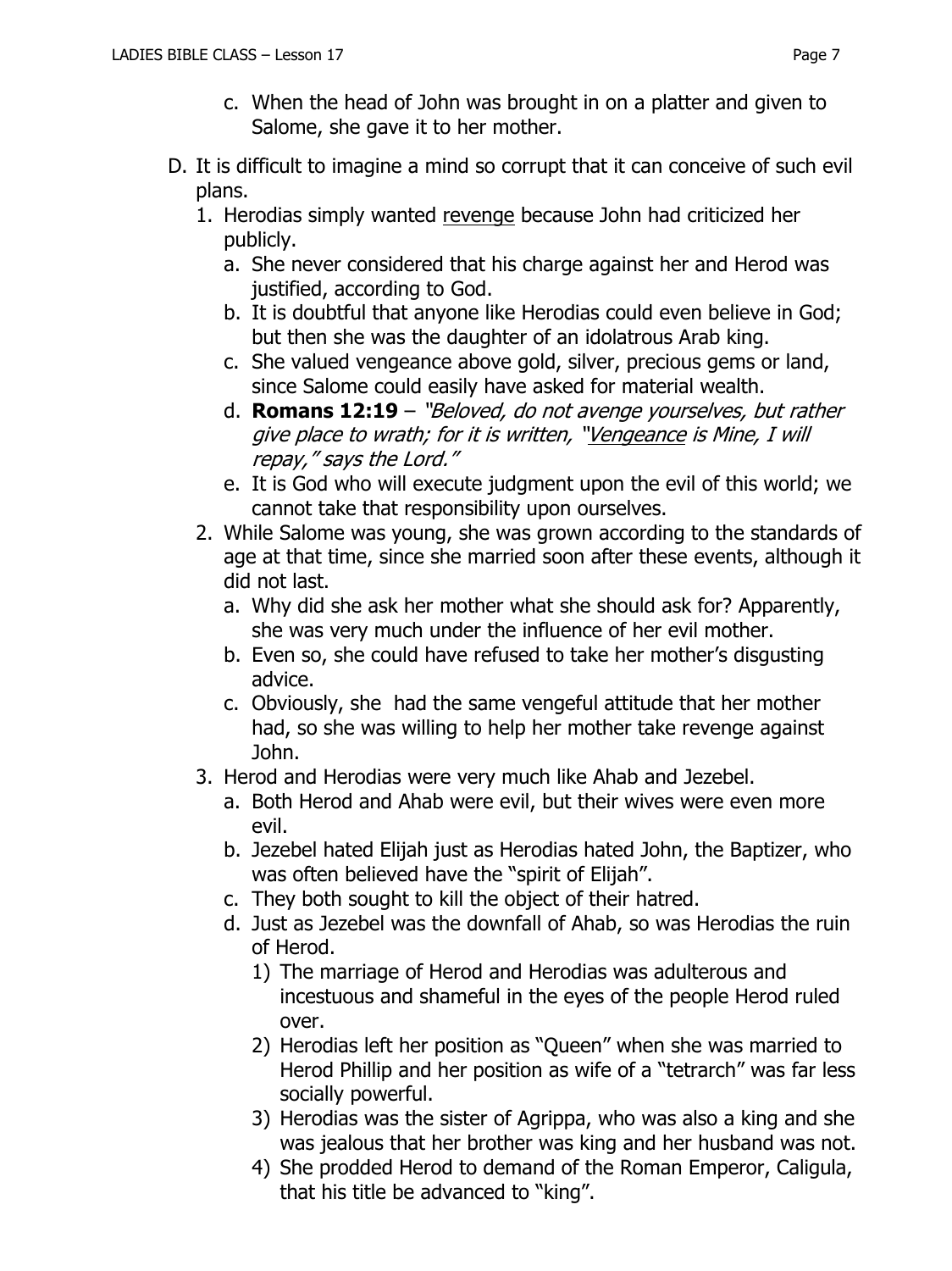- 5) Agrippa used his influence to see that this demand was refused and Herod was then banished and ended his days in exile.
- 6) Surprisingly, Herodias' pride forced her to be faithful to her husband and she shared the disgrace of her husband in exile.
- e. Legend says that Salome decided to join them in exile rather than being alone and that she fell through ice on a frozen lake where the broken ice caught her neck in a vice-like grip, decapitating her.
- f. If this is true, she suffered the same end as John the Baptizer.
- g. Like Jezebel and Ahab, they all reaped the consequences of their evil lives.

#### **IV. PETER'S MOTHER-IN-LAW - Matthew 8:14-15; Mark 1:29-31; Luke 4:38-39**

- A. This account occurred very early in the earthly ministry of Jesus. **Mark 1**
	- 1. John, the Baptizer, had been put in prison.
	- 2. John himself said regarding Jesus, "He must increase and I must decrease." **John 3:30**
	- 3. Jesus began his ministry in Galilee and it was there he called all twelve of His special disciples.
	- 4. They all went into Capernaum and on the Sabbath Jesus entered the synagogue and taught.
	- 5. Everyone was astonished at His teaching because He taught as one having authority and not like the scribes.
	- 6. In the synagogue, Jesus cast out an unclean spirit, which amazed the people even more and His fame spread throughout all the region around Galilee.
- B. This is such a brief account one may wonder why we even include it in the study of Bible women; only twp verses in three of the books of the gospel.
	- 1. We might logically conclude that Peter's mother-in-law was a widow, since it seems that she lived with Peter and his wife.
	- 2. We have just discussed the great responsibility that God's people have to care for the widows.
	- 3. Jesus certainly would not travel throughout Galilee healing the sick, the maimed, the blind, the demon possessed and then withhold a miracle for a family member of His own disciples.
	- 4. Apparently it was important to the full understanding of the gospel message since it is told in three of the four gospel accounts.
		- a. **Matthew 8:14-15** "<sup>14</sup> Now when Jesus had come into Peter's house, He saw his wife's mother lying sick with a fever. <sup>15</sup> So <u>He</u> touched her hand, and the fever left her. And she arose and served them."
		- b. **Mark 1:29-31**  $^{\backprime\prime\prime\prime}$  Now as soon as they had come out of the synagogue, they entered the house of Simon and Andrew, with James and John. <sup>30</sup> But Simon's wife's mother lay sick with a fever,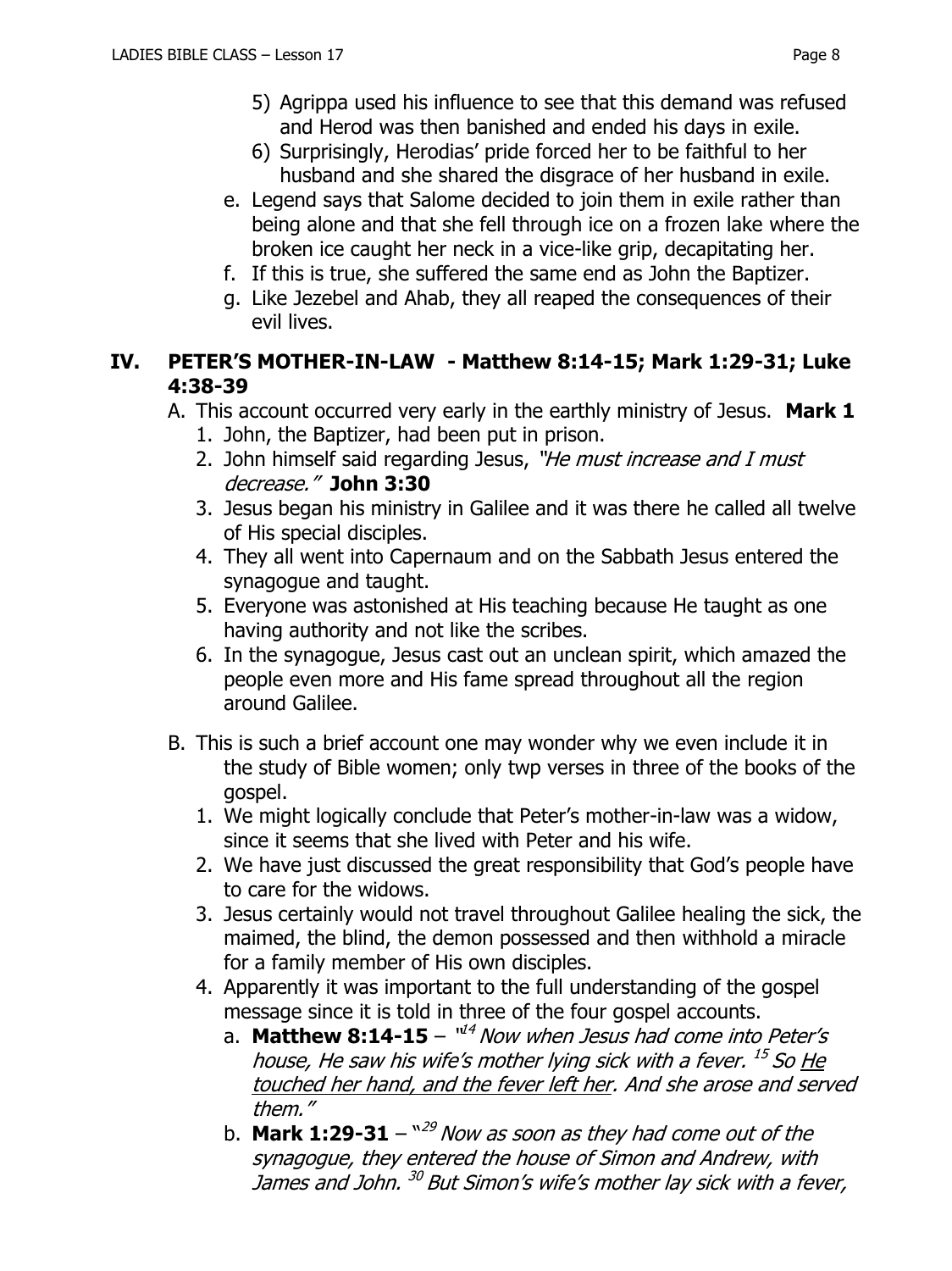and they told Him about her at once. <sup>31</sup> So <u>He came and took her by</u> the hand and lifted her up, and immediately the fever left her. And she served them.

- c. Luke 4:38-39  $\frac{108}{3}$  Now He arose from the synagogue and entered Simon's house. But Simon's wife's mother was sick with a high fever, and they made request of Him concerning her. <sup>39</sup> So He stood over her and rebuked the fever, and it left her. And immediately she arose and served them."
- 5. Finding Peter's mother-in-law so ill was apparently unexpected, for they would not have tarried if they had known the seriousness of her illness.
- 6. Each of the gospel writers emphasized different things which would appeal to the audience they were writing to.
	- a. Matthew wrote his account to the Jews, therefore, it would be important to the Jews to know that Jesus touched this sick woman.
		- 1) Jews would not touch the sick for fear of it making them "unclean".
		- 2) However, Jesus did not hesitate to touch her because His touch produced healing and He was not made unclean.
	- b. Mark describes Jesus as "taking her hand" indicating that Jesus offered the helping hand of a servant.
	- c. Luke was a physician himself and he was the only one who mentioned that she had a high fever, which a doctor would consider important.
		- 1) High fevers are more dangerous for adults than for children, since a child's fever can spike to a high degree even for common conditions, while adults do not unless their condition is severe.
		- 2) Luke also was the only one to mention that Jesus "rebuked" the fever.
		- 3) A rebuke is usually only involved when the illness is caused by an evil spirit. It doesn't make much sense to "rebuke" a normal illness.
		- 4) Since the news of Jesus and the miracles he performed was spreading like wild fire, it is to be expected that Satan would throw obstacles in their way every time he had a chance.
	- d. The healing was immediate.
		- 1) The fever left her and she got out of the bed and began serving them.
		- 2) This woman, along with Peter's wife were very likely very involved in caring for Jesus and the disciples.
- C. It may be that this small event is recorded to challenge religious errors that God, with His omniscience, knew would eventually be raised.
	- 1. The Catholic church has misinterpreted **Matthew 16:18-19** when Jesus said, <sup>ut8</sup> And I also say to you that <u>you are Peter, and on this</u> rock I will build My church, and the gates of Hades shall not prevail